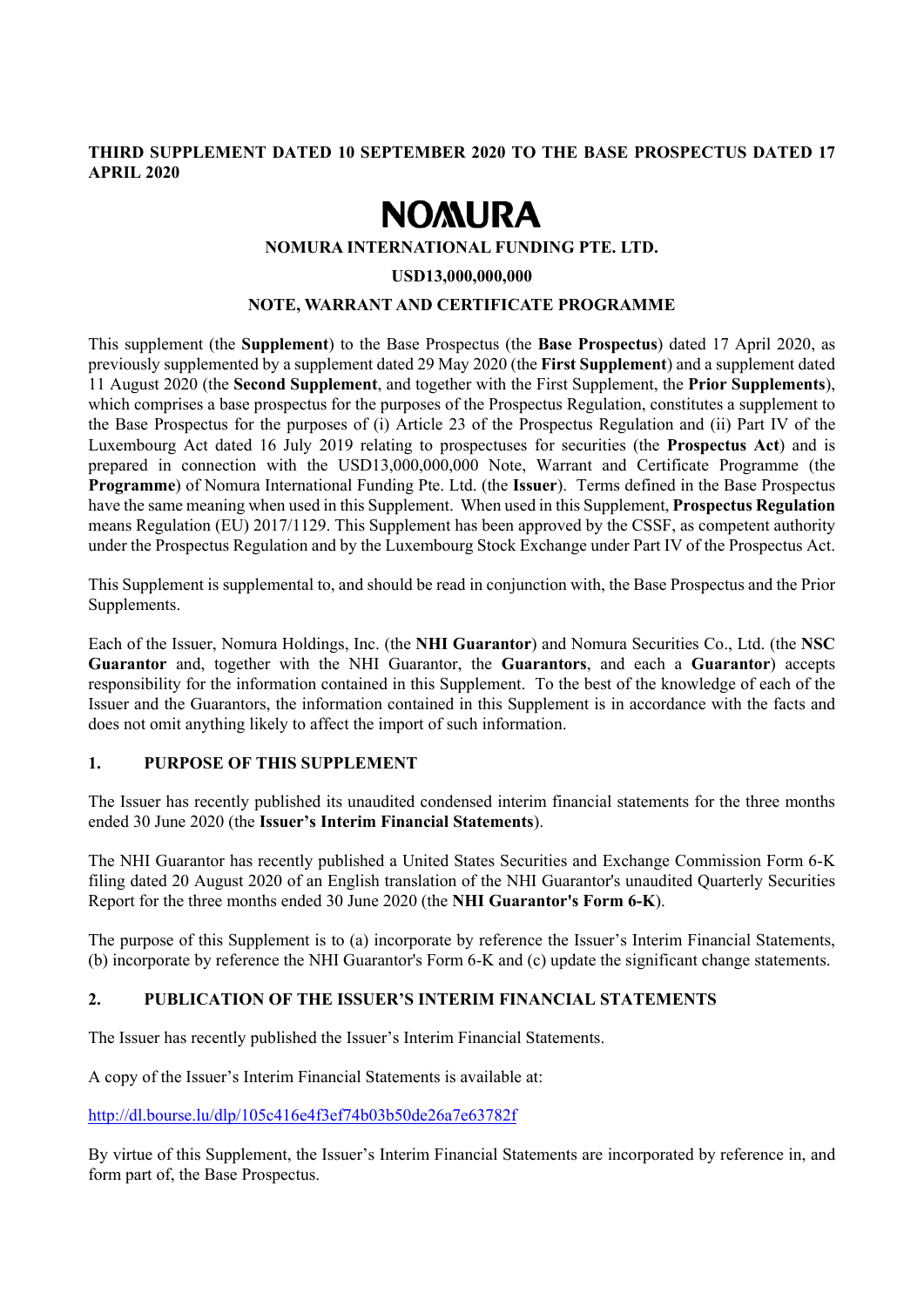#### As such:

- (i) the following text shall be added on page 100 of the Base Prospectus (as amended by the Prior Supplements) immediately following the existing paragraph (y): "(z) the Unaudited Condensed Interim Financial Statements of the Issuer for the three months ended 30 June 2020 (available at [http://dl.bourse.lu/dlp/105c416e4f3ef74b03b50de26a7e63782f\)](http://dl.bourse.lu/dlp/105c416e4f3ef74b03b50de26a7e63782f);"; and
- (ii) the following additional section shall be added at the end of the Nomura International Funding Pte. Ltd. section of the table of cross-references which ends on page 101 of the Base Prospectus:

| Unaudited Condensed Interim Financial Statements of the Issuer for the three months ended 30 June<br>2020 |               |
|-----------------------------------------------------------------------------------------------------------|---------------|
| Director's Report                                                                                         | Page 1        |
| Management's Report                                                                                       | Page 2        |
| <b>Independent Review Report</b>                                                                          | Page 3        |
| Condensed Interim Statement of Comprehensive<br>Income                                                    | Page 4        |
| Condensed Interim Balance Sheet                                                                           | Page 5        |
| Condensed Interim Statement of Changes in Equity                                                          | Page 6        |
| Condensed Interim Cash Flow Statement                                                                     | Page 7        |
| Notes to the Condensed Interim Financial Statements                                                       | Pages 8 to 35 |

Any non-incorporated parts of a document referred to in the cross-reference list above is either deemed not relevant for an investor or are otherwise covered elsewhere in the Base Prospectus.

## **3. PUBLICATION OF THE NHI GUARANTOR'S FORM 6-K**

The NHI Guarantor has recently published the NHI Guarantor's Form 6-K.

A copy of the NHI Guarantor's Form 6-K is available at:

https://www.nomuraholdings.com/investor/library/sec/6k/200820/200820.pdf

By virtue of this Supplement, the NHI Guarantor's Form 6-K is incorporated by reference in, and forms part of, the Base Prospectus.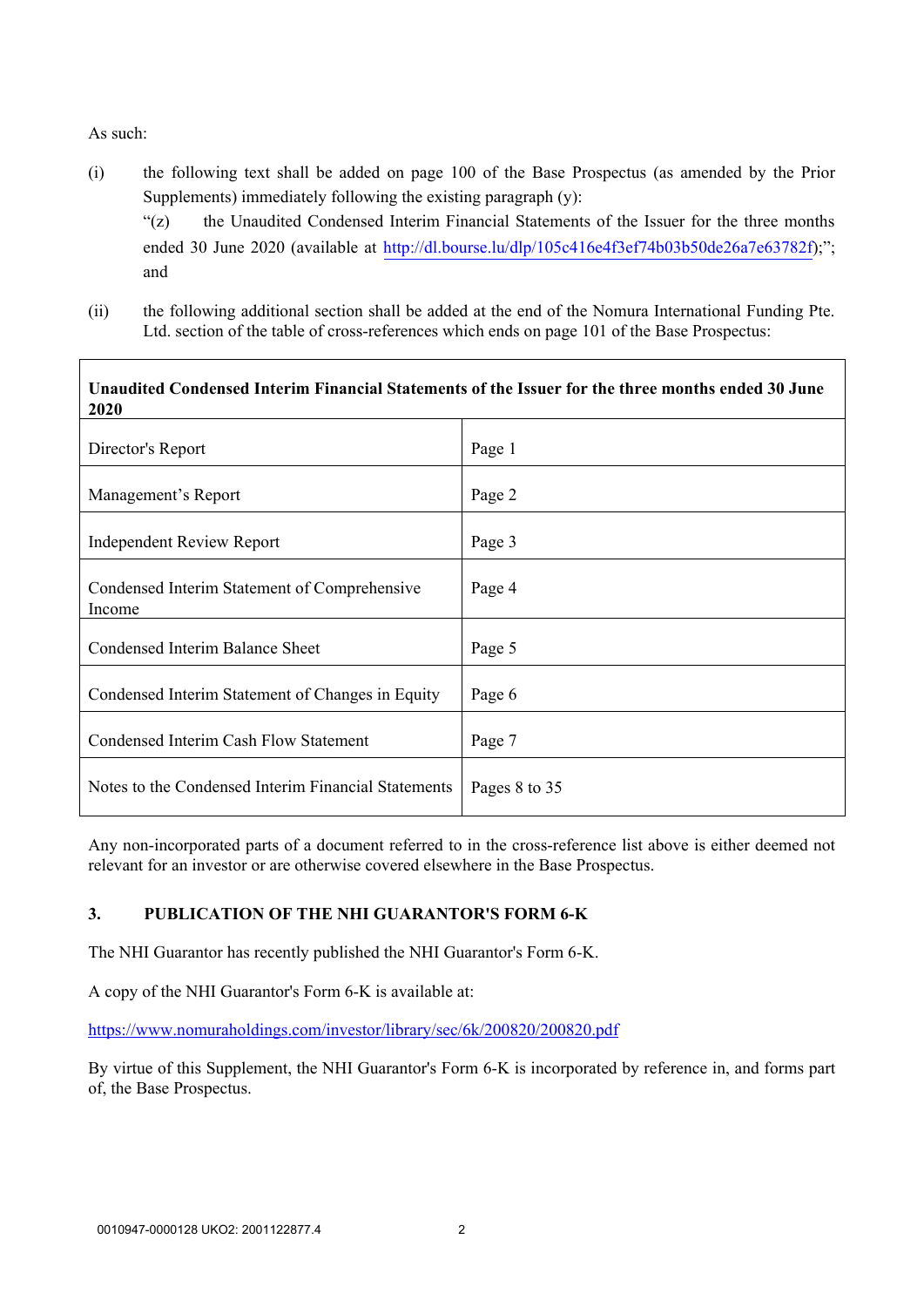As such:

- (i) the following text shall be added on page 100 of the Base Prospectus (as amended by the Prior Supplements) immediately following the new paragraph (z) (inserted as described at paragraph 2(i) above):
	- "(aa) the Form 6-K of the NHI Guarantor dated 20 August 2020, of an English translation of the NHI Guarantor's unaudited Quarterly Securities Report for the three months ended 30 June 2020 (but excluding any documents incorporated therein) (available at [https://www.nomuraholdings.com/investor/library/sec/6k/200820/200820.pdf\)](https://www.nomuraholdings.com/investor/library/sec/6k/200820/200820.pdf);"; and
- (ii) the following additional section shall be added at the end of the Nomura Holdings, Inc. section of the table of cross-references which ends on page 102 of the Base Prospectus:

| Form 6-K for the three months ended 30 June 2020                        |                     |
|-------------------------------------------------------------------------|---------------------|
| Consolidated Balance Sheets (Unaudited)                                 | Pages 21 to 23      |
| Consolidated Statements of Income (Unaudited)                           | Page 24             |
| Consolidated Statements of Comprehensive Income<br>(Unaudited)          | Page 25             |
| Consolidated Statements of Changes in Equity<br>(Unaudited)             | Page 26             |
| Consolidated<br>Statements<br>of Cash<br><b>Flows</b><br>(Unaudited)    | Pages 27 to 28      |
| Notes to the Consolidated Financial Statements<br>(Unaudited)           | Pages $29$ to $104$ |
| Quarterly Review Report of Independent Auditor<br>(English translation) | Pages 105 to 106    |

Any non-incorporated parts of a document referred to in the cross-reference list above is either deemed not relevant for an investor or are otherwise covered elsewhere in the Base Prospectus.

## **4. UPDATE OF THE SIGNIFICANT CHANGE STATEMENTS**

The paragraphs under the heading "6. Significant Change" on page 791 of the Base Prospectus shall be deemed deleted and replaced with the following:

"There has been no significant change in the financial performance or position of the Issuer since 30 June 2020.

There has been no significant change in the financial or trading position of the NHI Guarantor or the Nomura Group since 30 June 2020.

There has been no significant change in the financial or trading position of the NSC Guarantor since 30 June 2020."